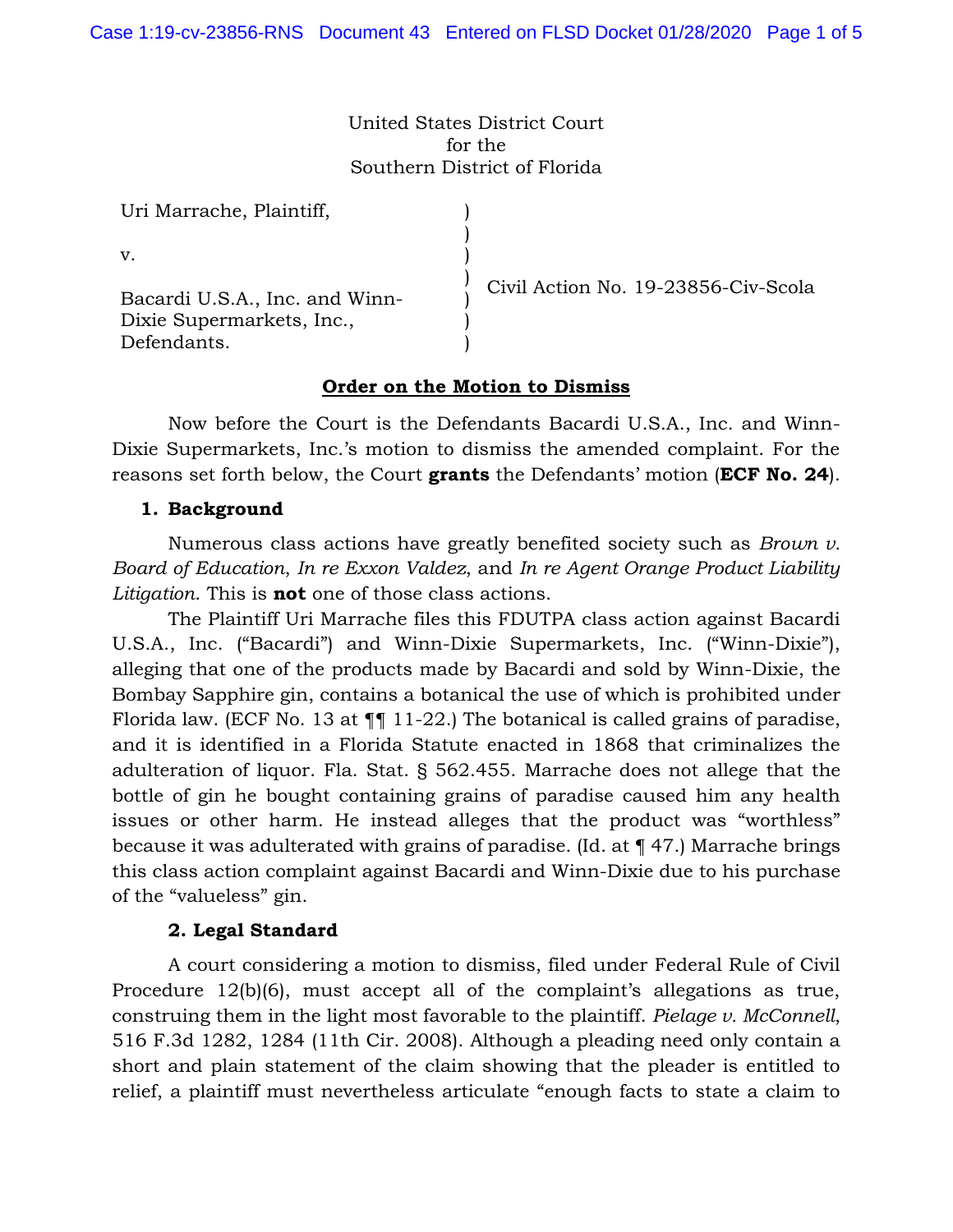relief that is plausible on its face." *Bell Atl. Corp. v. Twombly*, 550 U.S. 544, 570 (2007). "But where the well-pleaded facts do not permit the court to infer more than the mere possibility of misconduct, the complaint has alleged—but it has not shown—that the pleader is entitled to relief." *Ashcroft v. Iqbal*, 556 U.S. 662, 679 (2009) (quoting Fed. R. Civ. P. 8(a)(2)) (internal punctuation omitted). A court must dismiss a plaintiff's claims if she fails to nudge her "claims across the line from conceivable to plausible." *Twombly*, 550 U.S. at 570.

## **3. Federal law preempts § 562.455, Florida Statutes.**

State law that conflicts with federal law is "without effect" because the Supremacy Clause of the United States' Constitution provides that the laws of the United States "shall be the supreme law of the land." *Irving v. Mazda Motor Corp.*, 136 F.3d 764, 767 (11th Cir. 1998) (citing the U.S. Const. art. VI.). Federal law may preempt state law in three ways: (1) "Congress may withdraw specified powers from the states by enacting a statute containing an express preemption provision;" (2) where Congress has determined that a certain field "must be regulated by [Congress's] exclusive guidance," states are precluded from regulating conduct; and (3) state laws "are preempted when they conflict with federal law." *Arizona v. United States*, 132 S. Ct. 2492, 2500–01 (2012). No matter the type of preemption, "the purpose of Congress is the ultimate touchstone of pre-emption analysis." *Cipollone v. Liggett Grp., Inc.*, 505 U.S. 504, 516 (1992) (internal quotations omitted). This case presents a question of conflict preemption, specifically whether the Plaintiff's state claims are barred under that doctrine. (ECF No. 24 at 18-24.)

Conflict preemption arises where "(1) compliance with both federal and state regulations is a physical impossibility, or (2) the challenged state law stands as an obstacle to the accomplishment and execution of the full purposes and objectives of Congress." *Fresenius Med. Care Holdings, Inc. v. Tucker*, 704 F.3d 935, 936 (11th Cir. 2013) (internal quotation marks omitted). The Plaintiff's claims are preempted by the Federal Food, Drug, and Cosmetic Act ("FFDCA") and the Federal Drug Administration's ("FDA") regulations because they conflict with § 562.455, Florida Statutes. Section 562.455, the Florida statute prohibiting the adulteration of a liquor product with grains of paradise, frustrates the purposes and objectives of the FFDCA and its implementing FDA regulations, which establish that grains of paradise is generally regarded as safe. Fla. Stat. § 562.455; 21 U.S.C. § 321; 21 C.F.R. § 182.10.

The Food Additives Amendment of 1958 amended the FFDCA to grant the FDA broad regulatory authority to monitor and control the introduction of "food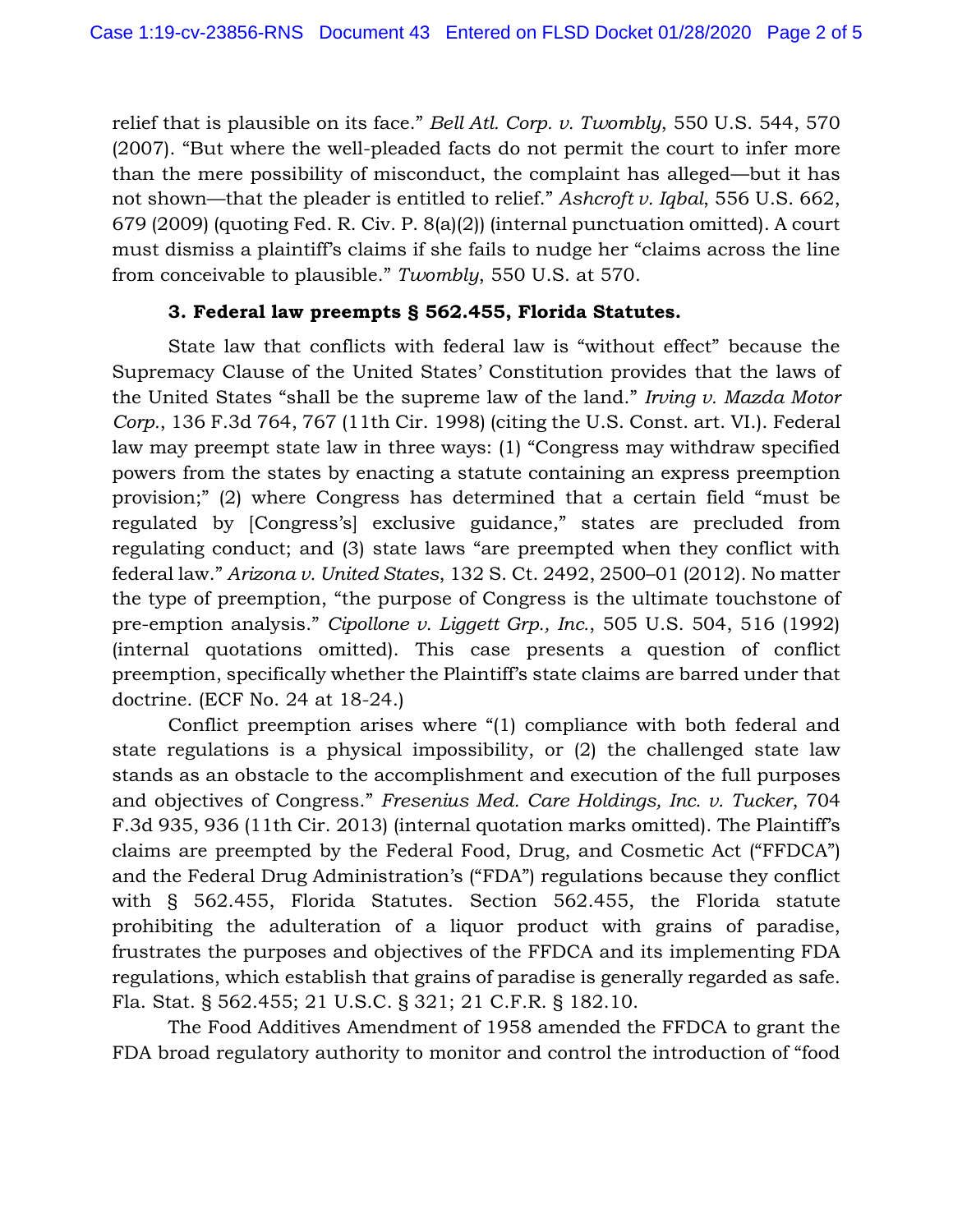additives" in interstate commerce.<sup>1</sup> *See* 21 U.S.C. § 348. The goal of the Amendment is two-fold: (1) "to protect the health of consumers by requiring manufacturers of food additives and food processors to pretest any potentially unsafe substances which are to be added to food" and (2) "to advance food technology by permitting the use of food additives at safe levels." Cong. Rec. 17413 (daily ed. Aug. 13, 1958). The legislative report accompanying the bill further indicates that Congress sought to prevent rules that unnecessarily prohibit access to safe food additives. *See* S. Rep. No. 2422, at 2 (1958). Specifically, the report states:

[the Amendment] seeks to prevent rules that unnecessarily proscribe the use of additives that could enable the housewife to safely keep food longer, the processor to make it more tasteful and appetizing, and the Nation to make us of advances in technology calculated to increase and improve our food supplies.

*Id*. The Florida statue, which outlaws adulterating liquor with grains of paradise, frustrates this purpose. The FFDCA seeks to advance food technology by allowing the use of safe food additives, and the antiquated Florida statute prohibits the use of an additive that has been found to be generally regarded as safe by the FDA.

The Plaintiff argues that his claims are not preempted because the Twenty-First Amendment grants states the right to regulate liquor. (ECF No. 33 at 19.) The Plaintiff's argument is mistaken. The Supreme Court has stated that "the Twenty-first Amendment does not in any way diminish the force of the Supremacy Clause." *44 Liquormart, Inc. v. Rhode Island*, 517 U.S. 484, 516 (1996). Therefore, the Twenty-First Amendment does not meaningfully change the preemption analysis here. Moreover, this case is comparable to recent court decisions finding state law claims stemming from the use of partially hydrogenated oils ("PHOs") in food were preempted because they conflicted with the FFDCA, which deemed PHOs to be safe. *See, e.g., Beasley v. Conagra Brands, Inc.*, 374 F. Supp. 3d 869, 875 (N.D. Cal. 2019); *Beasley v. Lucky Stores, Inc.*, 400 F. Supp. 3d 942, 954 (N.D. Cal. 2019).

# **4. Marrache failed to state a claim for FDUTPA.**

l

The Florida Deceptive and Unfair Trade Practices Act (FDUTPA) provides a civil cause of action for "[u]nfair methods of competition, unconscionable acts or practices, and unfair or deceptive acts or practices in the conduct of any trade or commerce." Fla. Stat. 501.204(1). "There are three elements of a FDUTPA

<sup>&</sup>lt;sup>1</sup> Under the FFDCA, "food" is defined as "articles used for food or drink," and it includes alcoholic beverages. 21 U.S.C. § 321(f).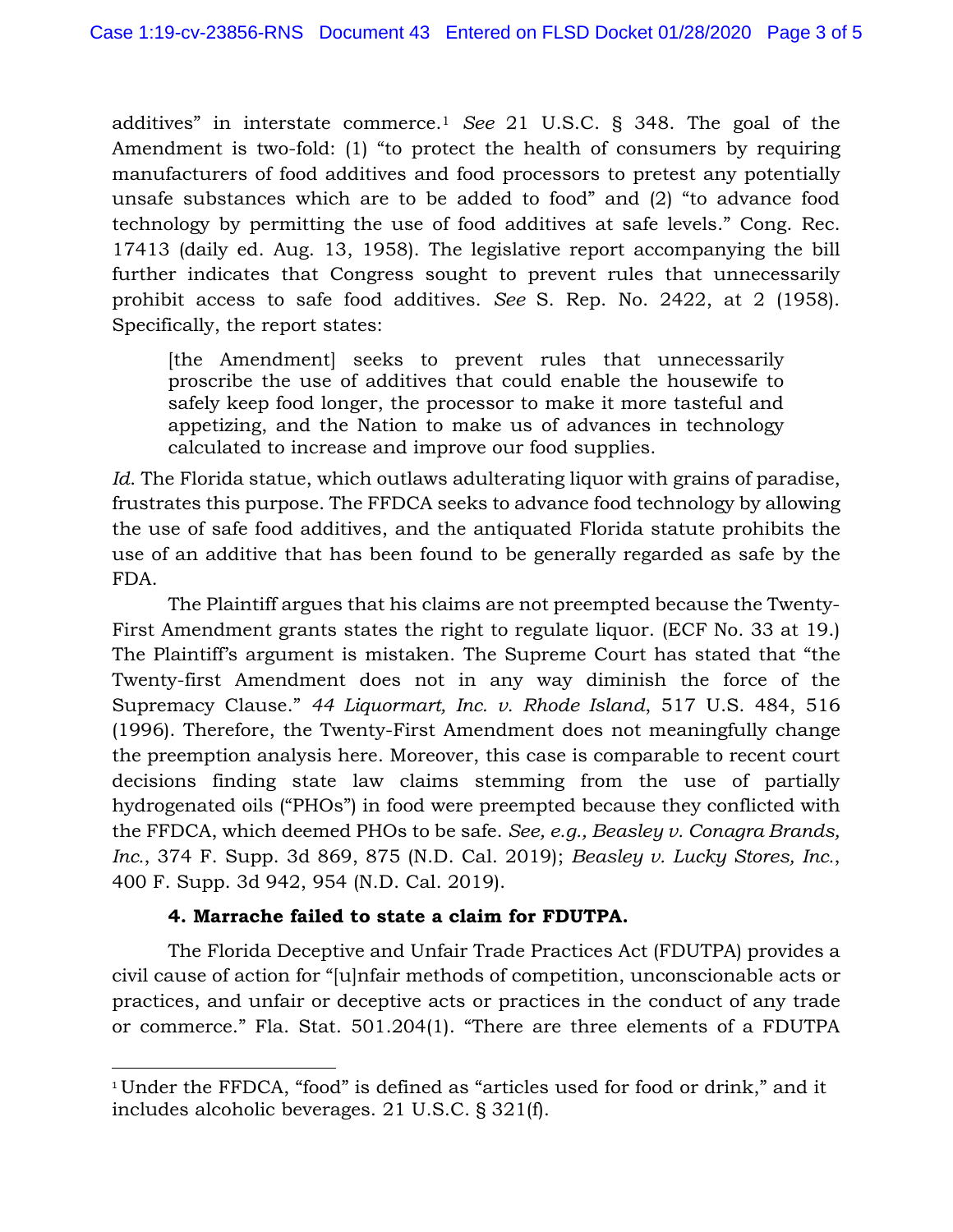claim for damages: (1) a deceptive or unfair practice; (2) causation; and (3) actual damages." *Hennegan Co. v. Arriola*, 855 F. Supp. 2d 1354, 1360 (S.D. Fla. 2012) (King, J.) (citing *City First Mortg. Corp.l v. Barton*, 988 So. 2d 82, 86 (Fla. 4th DCA 2008)). Actual damages under FDUTPA must "directly flow from the alleged deceptive act of unfair practice." *Id*. at 1361. "FDUTPA does not provide for the recovery of nominal damages, speculative losses, or the compensation for subjective feelings of disappointment." *Id.* Here, Marrache has not sufficiently alleged any actual damages resulting from the purported unfair or deceptive act, *i.e.* the sale of gin containing Grains of Paradise in violation of § 562.455.

Actual damages are generally measured by subtracting the "difference in market value of the product in the condition in which it was delivered and its market value in the condition in which it should have been delivered." *Reilly v. Chipotle Mexican Grill, Inc.*, 711 Fed. App'x 525, 529 (11th Cir. 2017). Marrache's complaint makes no such allegations. Instead, it states that class members were injured by purchasing an "illegal product which is worthless." (ECF No. 13 at ¶¶ 47, 54.) Theoretically, allegations that the products at issue are rendered valueless as a result of a defect could support a FDUTPA claim. *See Gastaldi v. Sunvest Resort Communities, LC*, 709 F. Supp. 2d 1299, 1306 (S.D. Fla. 2010) (Altonaga, J.) ("a notable exception to the rule [on how to measure actual damages in a FDUTPA claim] may exist when the product is rendered valueless as a result of the defect—then the purchase price is the appropriate measure of actual damages.") (Altonaga, J.). However, Marrache does not set forth allegations explaining how the product could have been worthless. He does not allege that he could not or did not drink the gin. He does not allege that he sought a refund or a partial refund or that he complained about the gin at the time of purchase or of consumption. Moreover, Marrache's complaint notably does not allege that he suffered any side effect, health issue, or harm resulting from the grains of paradise. He does not allege that the resale value of the gin depreciated. Instead, he simply alleges that the gin is worthless.

The parties cite to *Debernardis v. IQ Formulations, LLC*, 942 F.3d 1076, 1084-85 (11th Cir. 2019), which holds that the plaintiff suffered concrete injury and thus has standing to bring this claim. (ECF No. 33 at 14-16.) Although the Defendants do not argue that Marrache lacks standing and instead argue that he failed to sufficiently state the damages element of the FDUTPA claim, some of the reasoning in *Debarnardis* is admittedly analogous to this case. The Eleventh Circuit states, "we accept, at least at the motion to dismiss stage, that a dietary supplement that is deemed adulterated and cannot lawfully be sold has no value." *Id*. at 1085. This reasoning seemingly supports Marrache's allegation that the gin he bought was worthless because it was allegedly adulterated with grains of paradise in violation of § 562.455. However, here, the Florida Statute